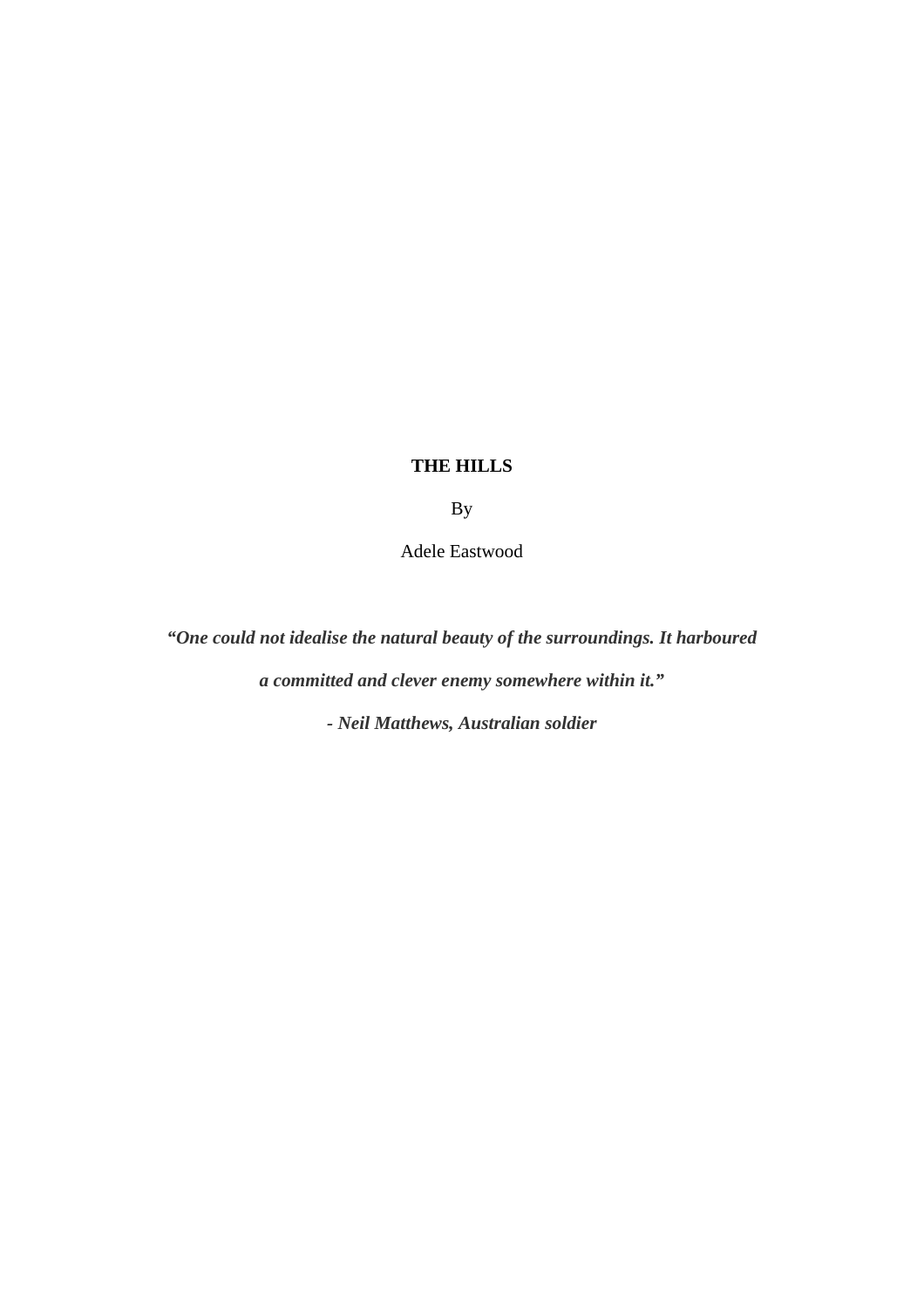I saw them for the first time from up in a chopper.

"First timer?" The door-gunner yelled, looking over. I nodded.

"Welcome to Vietnam."

I was new, brand new, not a week in-country, embarrassed about my new boots and un-stretched fatigues and my answer to the standard Vietnam conversation starter; "How long you been incountry?"

The door gunner was leaning out, looking down. "Bet you've never seen anything like this before?" Almost parallel to the earth below, the Vietnamese terrain over Phuoc Tuy was all lush triple-canopy jungle divided by open farmlands and rivers.

Banking through thick haze, the Huey dropped, as the helicopter passed over a dense set of defoliated trees, empty and eerie, and scarred ground that spanned acres where the cover was all but eaten away by chemical or napalm, all Jerry Lee Lewis, *Great Balls of Fire.*

All I could see of the hills was what the transient mists allowed, and all I felt was hostility, secreted by the fog of the rainless monsoon.

The chopper would take several hits, shattered plastic all over the floor, a door gunner sprawled out dead among the plastic and a pilot, bleeding from the chin, in its throes up front.

"Welcome to Vietnam," the dead door-gunner had said before my section leapt from the Huey and threaded off into those same hills.

**\*\*\***

At the end of my first week in-country I had met an apologetic corporal from C Company, relaying a story he had heard.

"Patrol went up Long Hai. One man came back. Dead before we could find out what happened."

I waited for the rest of the story but when I asked what happened the corporal just looked apologetic. I would soon learn it wasn't that sort of story.

He was twenty-one, young in rank, and this was his second tour. The corporal looked like the perfect soldier: early twenties, slim but muscular, fresh-faced, cropped blond hair as per the military standard, an aquiline nose indicative of his European descent and he wore a crisply pressed khaki uniform, starched and fit as though he had been born in it.

Despite his clean fatigues I could see from his boots that he'd been in the hills a lot over here.

The stories were not real before the hills and they taught me little.

Proper war stories could only be heard by friends, about friends, in stories brought in from the field, from the hills. It was all fantasy stuff otherwise.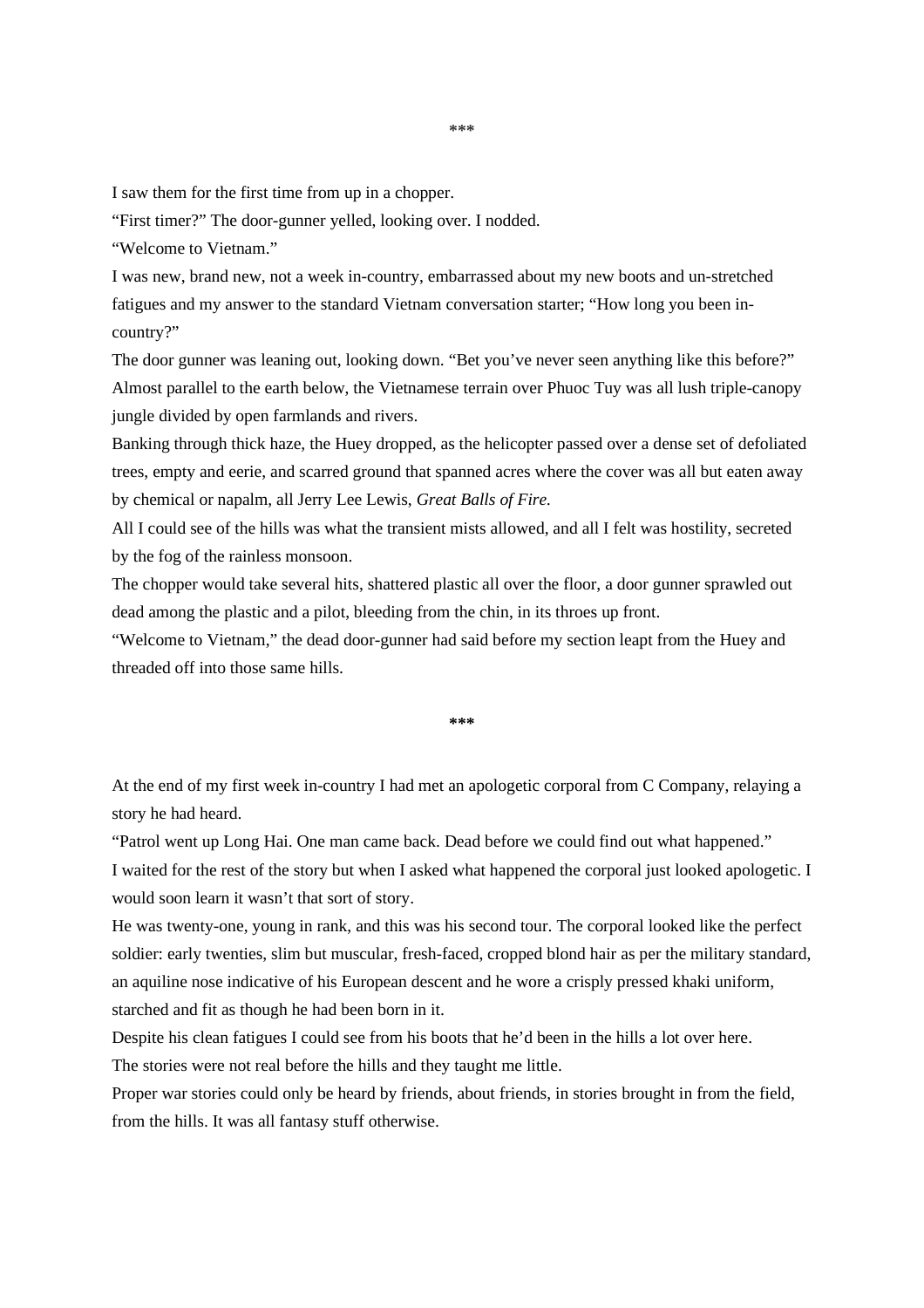Midnight. The darkness that filters through the rubber trees is almost impenetrable. But the enemy are here, the enemy are close.

Vietnam was not like the older wars.

There was no dedicated front where opposing armies, armed to their eyes, would face each other across the line, fingers on triggers and knuckles white.

It was hard to kill the VC, who had the edge, squatting in black pyjamas, jabbering in Vietnamese, they could be anyone, they could be everyone. Nowhere and everywhere simultaneously. They come as stealthy lone killers. Sometimes they never come at all.

It played hell with the nerves when all there was to do was to stay alert and have one's SLR ready. In combat there is no choice but to pay attention, to see things never seen before.

I'd stand, sometimes, half-frozen by the immensity of my situation, no bearings to rely on and none in sight, with thoughts I couldn't articulate.

The soldier's fatal flaw is the punishing anxiety that one day, any day, Charlie and his reach might come closer than he had come so far. That anxiety alone was enough push men past breaking point. And there wasn't much release in contact—a meeting with the VC.

**\*\*\***

Each day, despite the uncertainties, we made our legs move; one boot forever chasing the next. We spent an awful lot of time in the hills.

We patrolled those hills bent beneath our packs, marching on blistered feet, with dirt running in muddy tracks down our foreheads and necks and clinging to our uniforms and praying for air that wasn't entirely moisture until we could barely feel the agonising ground beneath our boots. We'd been trapped and ambushed in those hills, lain under fire with little more than the foliage that grew on their barren ridges to shield us.

We'd been blown apart in those hills, all booby traps, mortar attacks, tunnels, Claymores and land mines, until we left with faces as scarred and cratered as the ground itself; the unremoved pieces of shrapnel our internalised service medals.

**\*\*\***

It has been a quiet war of late, time spent mostly at camp, all of us grunts hanging around, stories and faces.

Even behind Nui Dat's 12-kilometre barbed wire perimeter, surrounded by Australian troops, that alertness, that tightness can still be felt.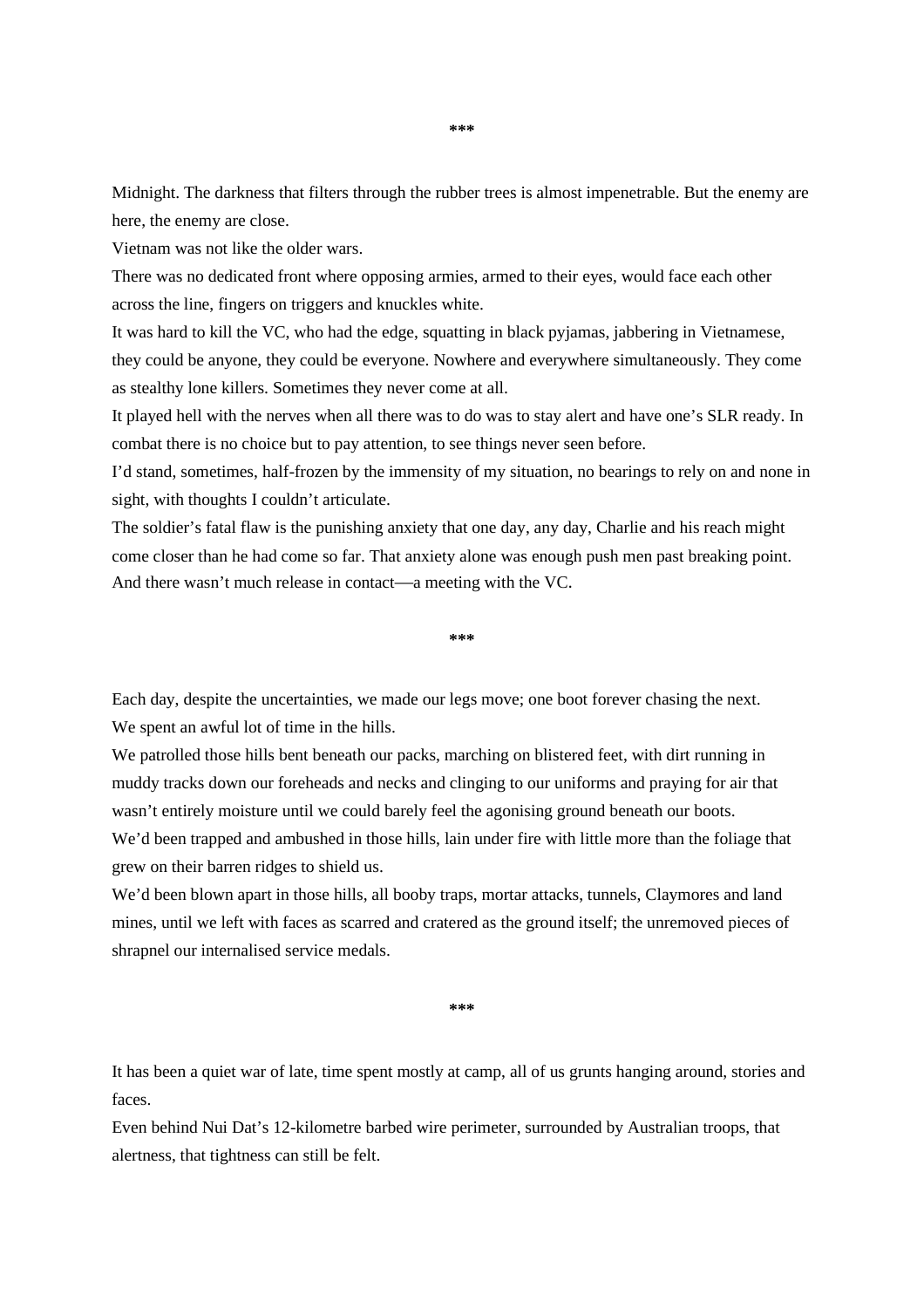Here it was all pay vouchers, smokes, letters from home, information handouts, sermons, games of cards, war-spoils in the form of expensive Japanese cameras and watches from Hong Kong and chattering radios with Jimi Hendrix and Johnny Cash on repeat, their music paradoxically dissolving the distance between Vietnam and Australia and yet reinforcing it in the same breath. It was all a reflection.

Pictures of stacked Viet Cong dead, burning monks, wounded and weeping soldiers, screaming Mama-Sans and the haunting knowledge that for all that will come out of Vietnam, the straight history will never be known.

How could it be? It cannot be understood if it isn't experienced.

There is an unknown history, a history not of operations, of places, of soldiers, of commanders, or of weapons but of experiences and guesses and truths and moments and memories and the hills that compounded it all.

**\*\*\***

I sat in the dirt, lit a cigarette for something to do, and the cigarette burnt my fingertips. I was thankful. If we weren't patrolling, we were waiting. I'll never forget the monotony.

In those brief moments when the ground underfoot had ceased rumbling, when there were no signs of airstrikes or firing from the perimeter, when there was no incoming or outgoing, and there was a lot of incoming, the war was inextricably tense.

Even in the deep, dark jungle, where there were more ways to die than could be counted, the tension was palpable.

The sun and the heat and the endless hills and paddies. Smoking cigarettes. Digging foxholes. Wishing for more than rations. Slapping mosquitoes. Cursing the Vietnamese.

The soldiers, often with eyes watering, would keep diaries and write poems.

Many wrote home about the country, about the scenery; about palms and grasses, about pine trees and rice paddies.

**\*\*\***

Descriptions of South East Asian flora and fauna drawn and described with such animation, a simple grunt was almost an artist, but landscape was no longer scenery anymore, it was *terrain*, and aesthetic value meant little if it didn't provide tactical use. Young shoulders. Old heads. Different eyes.

I tried to write. I didn't manage it too often because reading and writing, and truly focusing, was like trying to read the faces of the Vietnamese, stoic and dogged, and there wasn't much I wanted to focus on less than that.

When I did write, I wrote about the hills——for it was all the hills we wished were flat that made for the infantryman's Vietnam.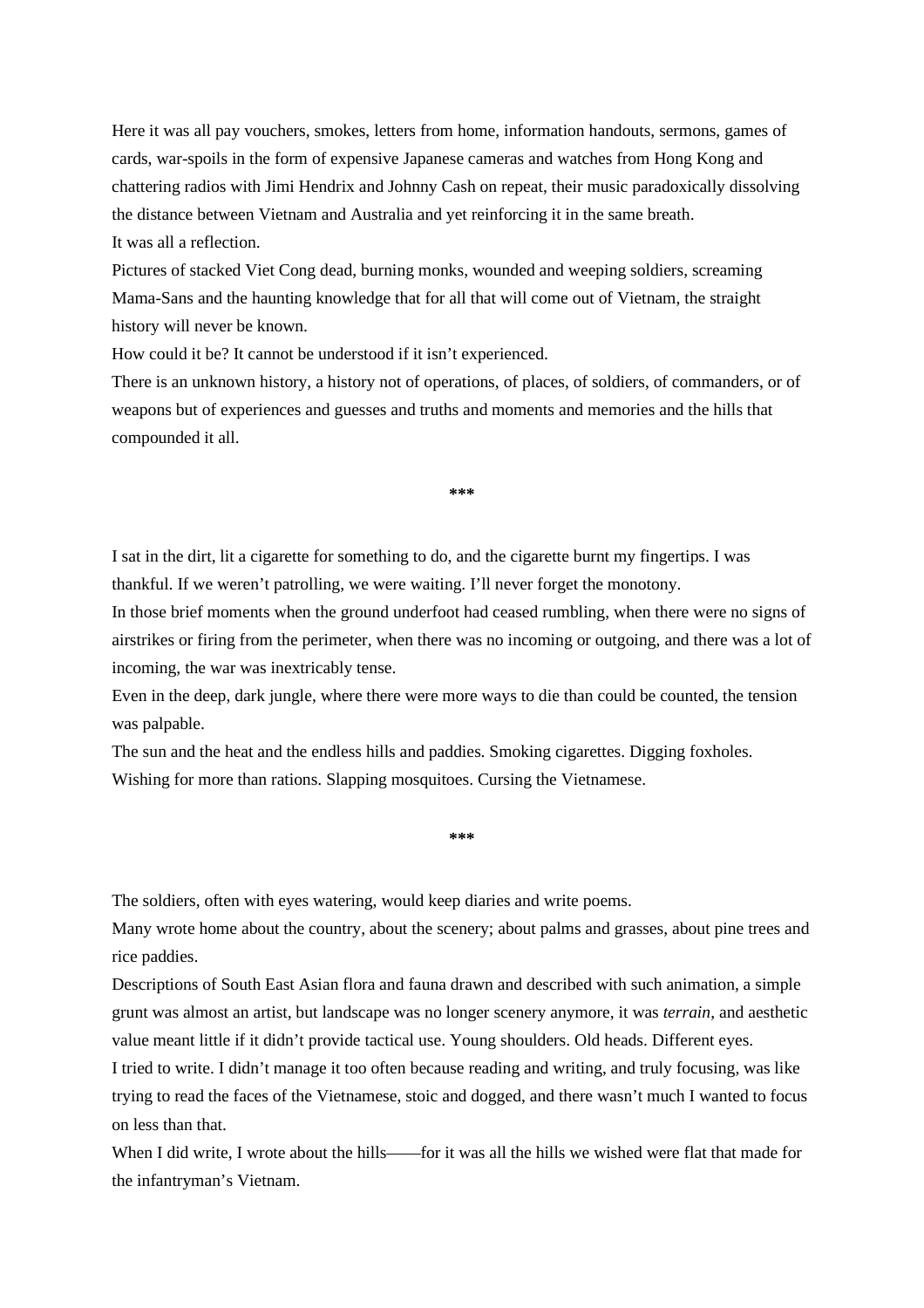I tried to relax once. I uncurled my balled fists and exhaled, the first exhale I allowed myself since being in 'Nam and tried to let the thoughts go. I never could.

Not even at six months in-country on R&R in Vung Tau, on that tiny thumb of land that stretched out to the ocean, watching the South China Sea break the Vietnamese sunlight into a mosaic of reflected colour, could I feel at ease.

Within the punishing fear and boredom of combat people changed. Many retreated into the warwashed positions of cynicism and despair that Vietnam knew well. Some went insane, some found religion, and some found compassion.

Vietnam taught us all.

**\*\*\***

There was a soldier sitting perched on the stump of a rubber tree. He was alone. It was the corporal. I hadn't seen him since the end of my first week in-country, and he looked on the verge of collapse now. Vietnam's inescapable terminal exhaustion.

He like so many who had surely left recruit training with the physique of a middleweight boxer would return from their time in-country with ribs in full view; all skin and bones.

He had the same stare that the rest of the soldiers here had, back from the boozer, drinking a beer.

Yes, he said, it sure would be good to get out of this place.

He sat there looking at the hills, and I was suddenly convinced they could hypnotise a man; they held such fearful mystery and marked the secret histories soldiers would never be able to share.

He unfolded his six-foot frame, looked at the hills again, and stood up torpidly.

"Oh, man," he said. "The hills are getting old."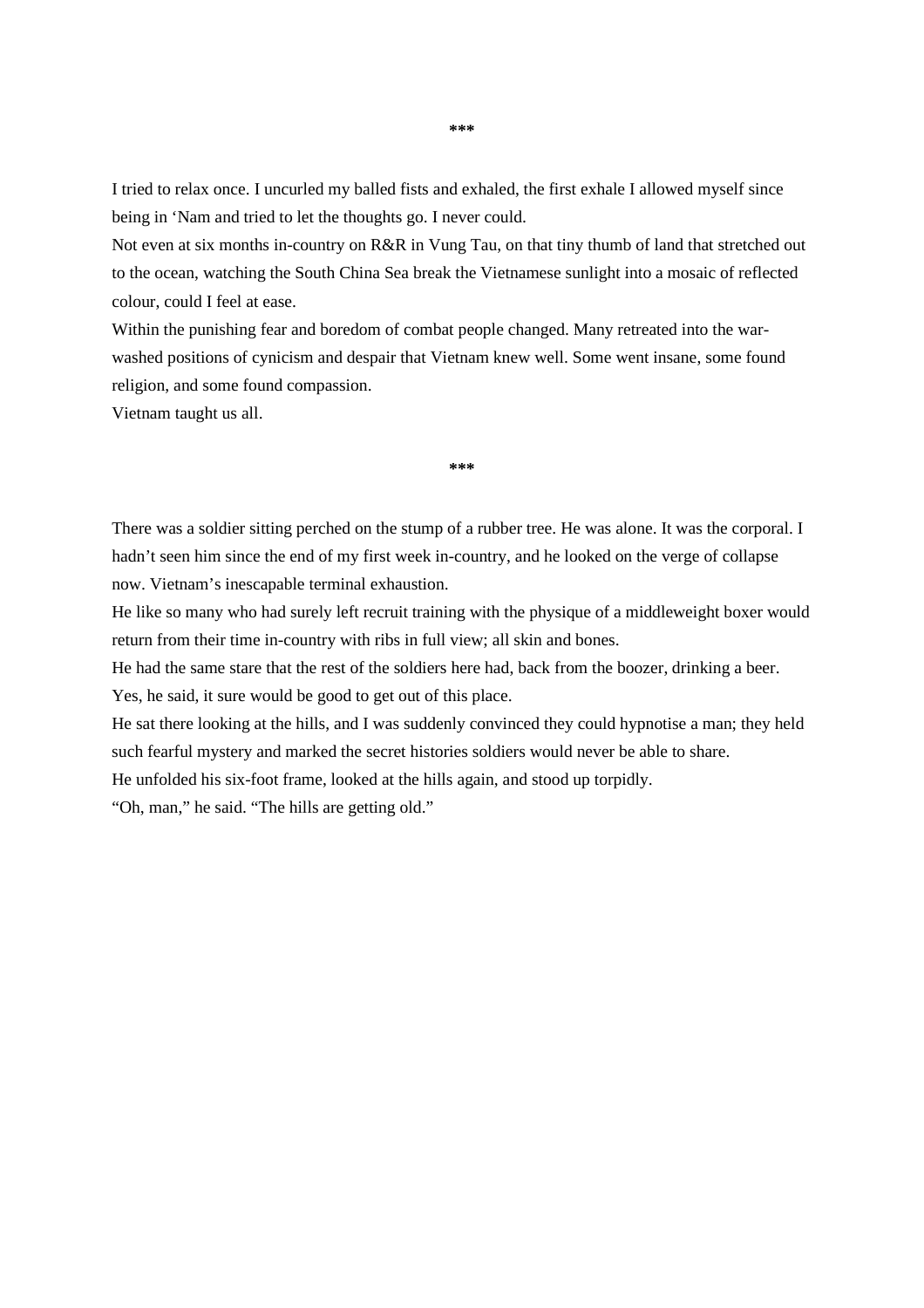

*Phuoc Tuy province, South Vietnam, November 1966: 6RAR soldiers follow an armoured personnel carrier (APC) during Operation Ingham, a "search and destroy" mission.* 



*Phuoc Tuy Province, South Vietnam, February 1972: Aerial view of Long Hai Training Centre at the foot of the notorious Long Hai Mountains.*